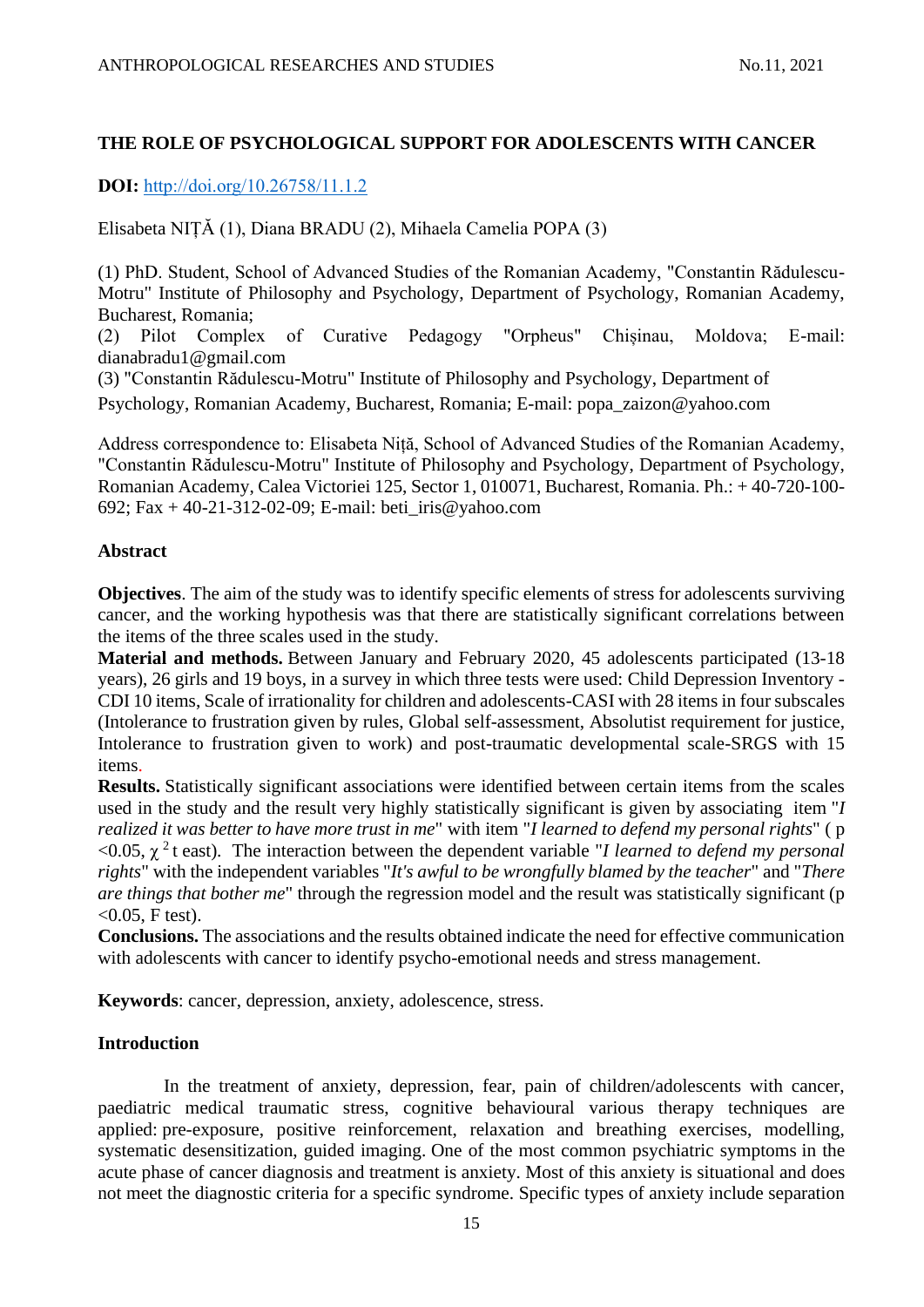anxiety, defined as inadequate and excessive separation anxiety from home or from those to whom the child is attached. Younger children, children who have not been away from home overnight or children with pre-existing anxiety disorders will certainly develop symptoms of separation anxiety (Kreitler, Weyl Ben-Arush, & Martin, 2012, p. 23).

Acute Stress Disorder (ASD) is a physiological and emotional response to an event involving the child or to a death or injury threatening event of intense fear, horror or helplessness. Like posttraumatic stress disorder (PTSD), ASD includes physical symptoms, memory avoidance, and intrusive thoughts of the event that was traumatic. ASD differs from PTSD in three ways: (1) it is limited in time (not less than 2 days, not more than 4 weeks); (2) it is acute (within 4 weeks of the traumatic event); and (3) it involves dissociative amnesia, numbness, depersonalization, derealisation or feeling dizzy/dizziness. In children /adolescents agitation and disorganized behaviour ASD can manifest itself through agitation and disorganized behaviour, particularly as a response to a perceived threat. Children and adolescents with pre-existing anxiety disorders are at higher risk for both ASD and PTSD. Given the overlap of the symptoms, the ASD may be confused with depression, anxiety or delirium (American Psychiatric Association, 2016, p. 280).

Delirium is a fluctuating neuropsychiatric disorder due to encephalopathy. This type of brain disorder often reflects an electrolyte imbalance, drug toxicity or organ failure and it is a poor prognosis sign with hospitalized patients. The symptoms of apathy, anxiety, disorientation, hallucinations, and delusions appear to be similar in adults and in children with delirium. Wake-up disorder-sleep, impaired attention, irritability, agitation, emotional labiality and confusion are more commonly seen in children / adolescents , while impaired memory, depressed mood, speech disorder, delusions and paranoia are more commonly seen in adults. Although delirium in adults is a significant concern, literature on delirium in children is still quite limited. A study published in 2010 examined the literature of the period 1980 - March 2009 and found data on 217 paediatric patients with delirium defined and 136 with "probably delirium". Among children / adolescents with delirium, 7% had cancer (Kreitler et al., 2012, p. 43).

It is difficult to determine whether a child / adolescent with cancer is depressed or not. Common symptoms of depression, such as changes in sleep or appetite, can be attributed to illness or treatment. Boredom and energy conservation can be confused with anhedonia. They can experience the fatigue related to chemotherapy, may have symptoms of energy decline, lack of interest in activities they enjoyed before illness and social withdrawal. Despite these problems, recent studies have found that in the case of chemotherapy, it is possible to distinguish between fatigue and depression and to be able to continue with an appropriate intervention. There is also evidence that self-reporting measures can be used to identify children who need interventions for anxiety, depression, post-traumatic stress, both for themselves and for their parents and siblings (Kreitler et al., 2012, p. 49).

Structured monitoring is needed throughout the history of cancer and not just during active treatment. A child-cantered care philosophy would guide the child to achieve a state of health and welfare (Darcy, Enskär, & Björk, 2019, p. 2).

Paediatric cancer has many challenges for the life of the child and his family. Among the studies investigating risk and protection factors, social support has emerged as an important construct. However, not much is known about how family members support each other in this particular context. This process was explored in a qualitative study in which interviews were conducted separately with mothers, fathers and siblings. Data analysis revealed three themes: being together-families identified the need to be together physically; finding support in communication the complexity of sharing emotions; working together as a team-the families described work together. The study broadens the understanding of the interpersonal process of providing family support when dealing with paediatric cancer, and clinicians should be sensitive to the various communication needs related to cancer within the family (for example, the need to speak or not to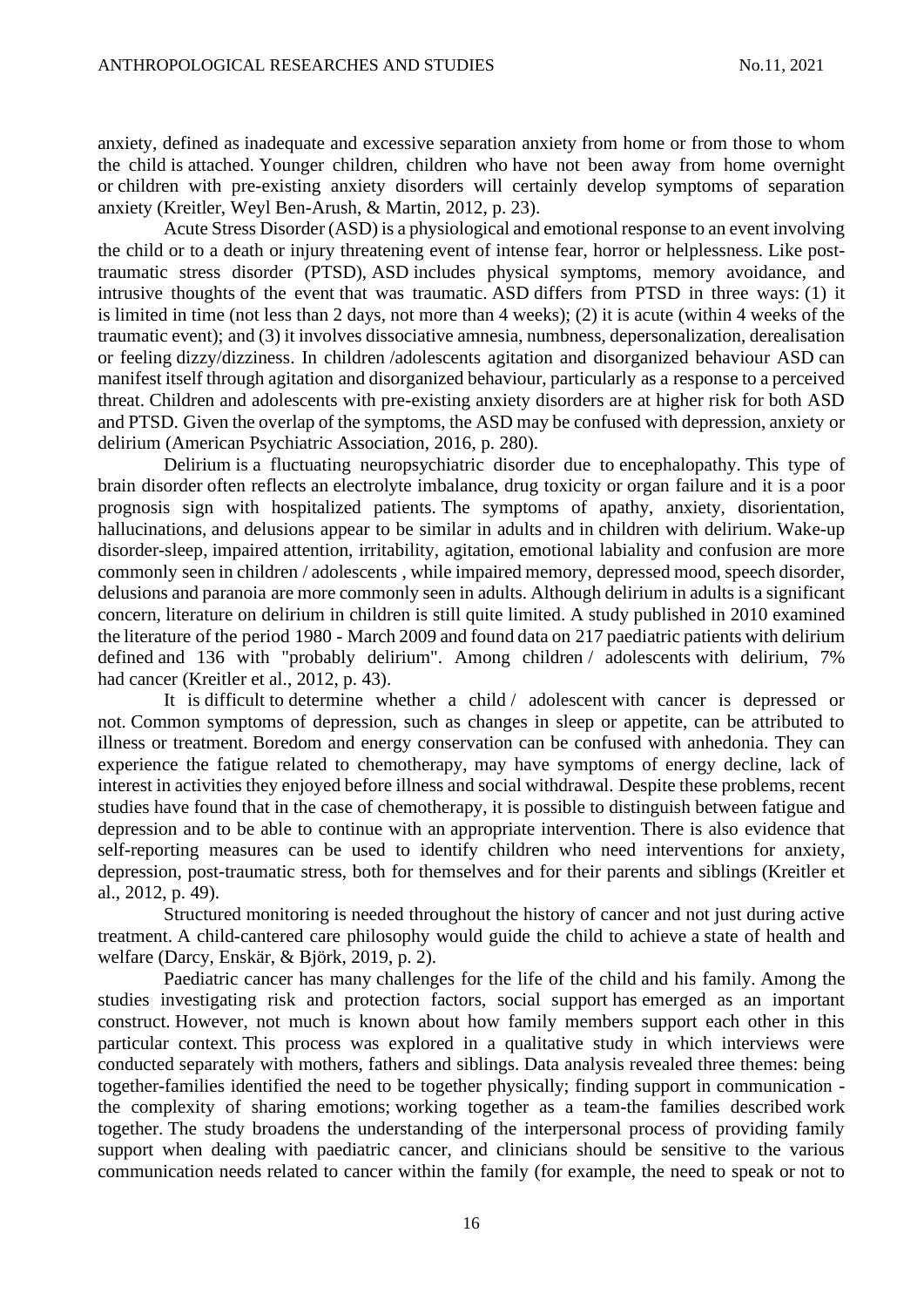speak); to incorporate this type of knowledge into their care giving practice (Schoors, Mol, Verhofstadt, Goubert, & Parys, 2019, p. 6).

Given the above-mentioned circumstances, this study aims to identify specific elements of stress for adolescents surviving cancer.

### **Material and methods**

Between January and February 2020, a survey used three tests as follows: the Child Depression Inventory test, the short version-CDI with 10 items (Kovacs, 2012 , p. 79), the Irrationality Scale for children and adolescents-CASI with 28 items in four subscales (Intolerance to frustration given by rules, Global self-assessment, Absolutist requirement for justice, Intolerance to frustration given to work) (Bernard & Cronan, 2007, p. 4), Post-traumatic development scale -SRGS with 15 items (Park, Cohen, & Murch, 2007 , p. 5). The study also included an open-ended question in which respondents were asked to write the words they wanted to hear and the words they did not want to hear from adults.

The study involved 45 adolescents, 13-18 years, 26 girls and 19 boys, of whom 11 were about one year after diagnosis, 8 about two years after diagnosis, 12 about three years after diagnosis, 14 about four years after diagnosis.

The working hypothesis was that there are statistically significant correlations between the items of the depression scale, the irrationality scale for children and adolescents and the posttraumatic development scale for adolescents (13-18 years old) cancer survivors.

For the statistical analysis of the results obtained from the two tests, the statistical program Epi Info was used, a statistical software developed by the Centers for Disease Control and Prevention (CDC) in Atlanta, Georgia (USA) and licensed as a public domain (Epi Info<sup>TM</sup>, 2019, para. 1).

The association between the response categories was analyzed using the chi-squared test, a contingency table between the items in the scales. Linear regression was also used to identify which variables are, in particular, significant predictors of the resulting variable and to explain the relationship between a dependent variable and one or more independent variables. Regression analysis has helped to put out how much the dependency variable changes with a change in one or more independent variables.

### **Results**

The items on the post-traumatic scale with the highest score were: *"I realized that it is good to have more confidence in myself and I learned to defend my personal rights".*

From the irrationality scale for children and adolescents the items with the highest score were: *"It is awful to be wrongfully blamed by the teacher/A teacher who wrongfully blames a student is totally bad /Teachers should be correct all the time /I need to be rested and relaxed before I start working hard".*

The subscale absolutist requirement for righteousness had a higher score, the subscales overall assessment of oneself and intolerance to the frustration caused by the rules scored on average and the subscale intolerance to frustration of the work scored low.

A statistically significant association was found between the item *"I realized that it is good to have more confidence in myself"* from the post-traumatic development scale with *"I learned to defend my personal rights"* ( $p = 0.0001$ , chi-squared  $= 23.06$ , df  $= 4$ ) (table 1).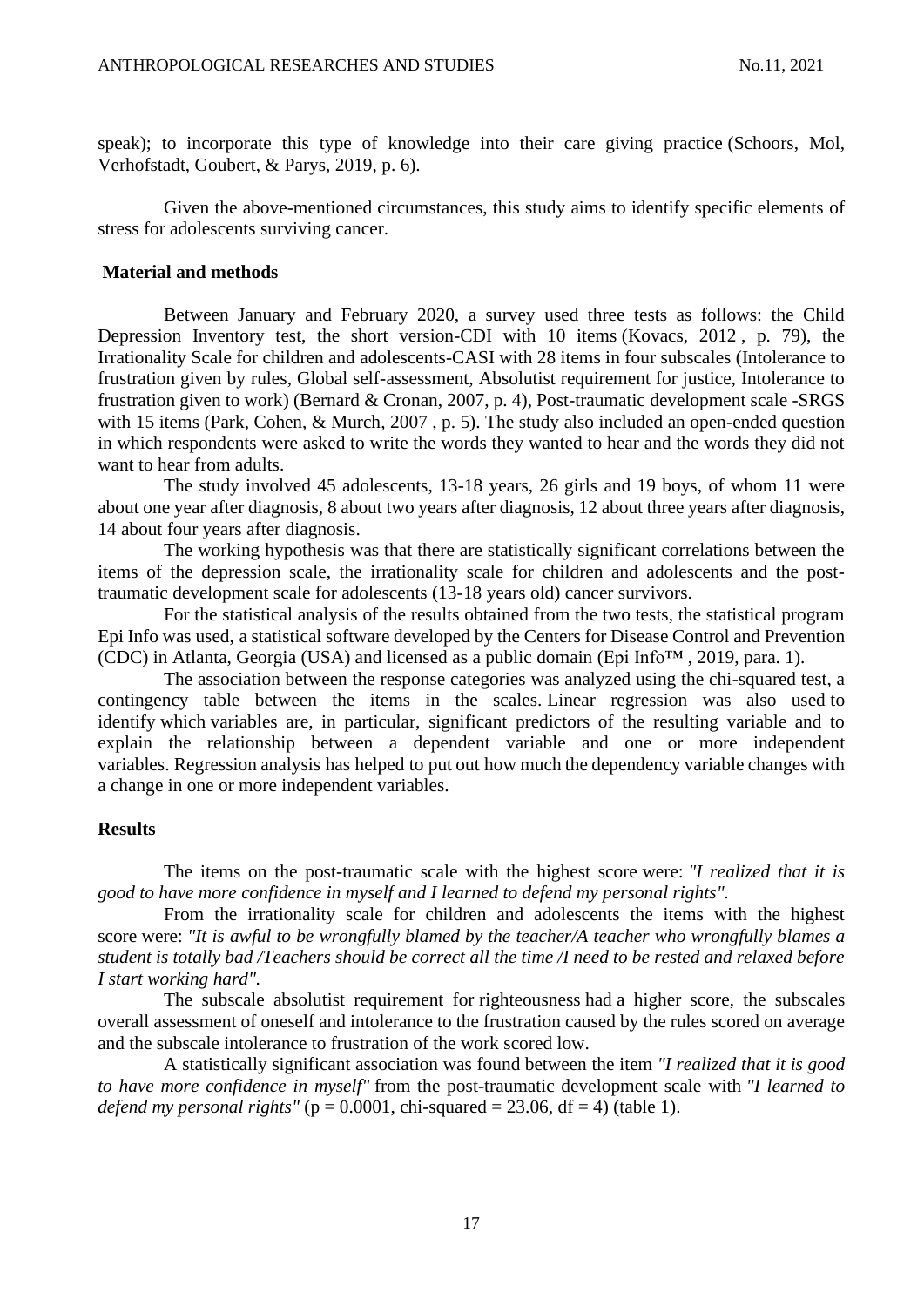## **Table 1**

*Association of items from the post-traumatic development scale*

| Items/Answer variants                                                       | Disagreement |      | To some extent |       | Strongly agree |      |
|-----------------------------------------------------------------------------|--------------|------|----------------|-------|----------------|------|
|                                                                             |              |      |                | agree |                |      |
|                                                                             | n            | %    | n              | $\%$  | n              | $\%$ |
| I learned to defend myself<br>personal rights <sup>a</sup>                  | 3            | 6.67 |                | 15.56 | 35             | 77.7 |
| I realized it was<br>good to have more confidence in<br>myself <sup>a</sup> |              | 6.67 |                | 15.56 | 35             | 77.7 |

Note.  $N = 45$  participants aged between 13 and 18 years

<sup>a</sup>reflect the number and percentage of participants for each response variant

A statistically significant association was found between the item *"It is awful to be wrongfully blamed by the teacher"* on the irrationality scale for children and adolescents with the item *"Teachers should be correct at all times"* (p=0.0179, chi-squared=24.40, df=12) (table 2).

## **Table 2**

*Associating items from the irrationality scale for children and adolescents*

| Items/Answer<br>variants                                                                     | Strongly<br>against |                  |                            | Against      | Uncertain |               | I agree    |               | Strongly agree |             |
|----------------------------------------------------------------------------------------------|---------------------|------------------|----------------------------|--------------|-----------|---------------|------------|---------------|----------------|-------------|
|                                                                                              | n                   | %                | n                          | %            | n         | $\%$          | n          | %             | n              | $\%$        |
| It is awful<br>to be blamed<br>unjustly by the<br>teacher <sup>a</sup><br>Teachers should be | 2                   | 4.44<br>$\Omega$ | 2<br>$\mathcal{D}_{\cdot}$ | 4.44<br>4.44 | 5         | 2.22<br>11.11 | 22.<br>2.3 | 48.9<br>51.11 | 18<br>1.5      | 40<br>33.34 |
| correct all the time                                                                         | $\theta$            |                  |                            |              |           |               |            |               |                |             |

Note.  $N = 45$  participants aged between 13 and 18 years

<sup>a</sup> reflect the number and percentage of participants for each response variant

A statistically significant association was identified between the item *"I'm not sure if things go well"* inventory of depression Child Depression Inventory with the item *"There are things that bother me"* ( $p = 0.0076$ , chi-squared = 13.89, df = 4) (table 3).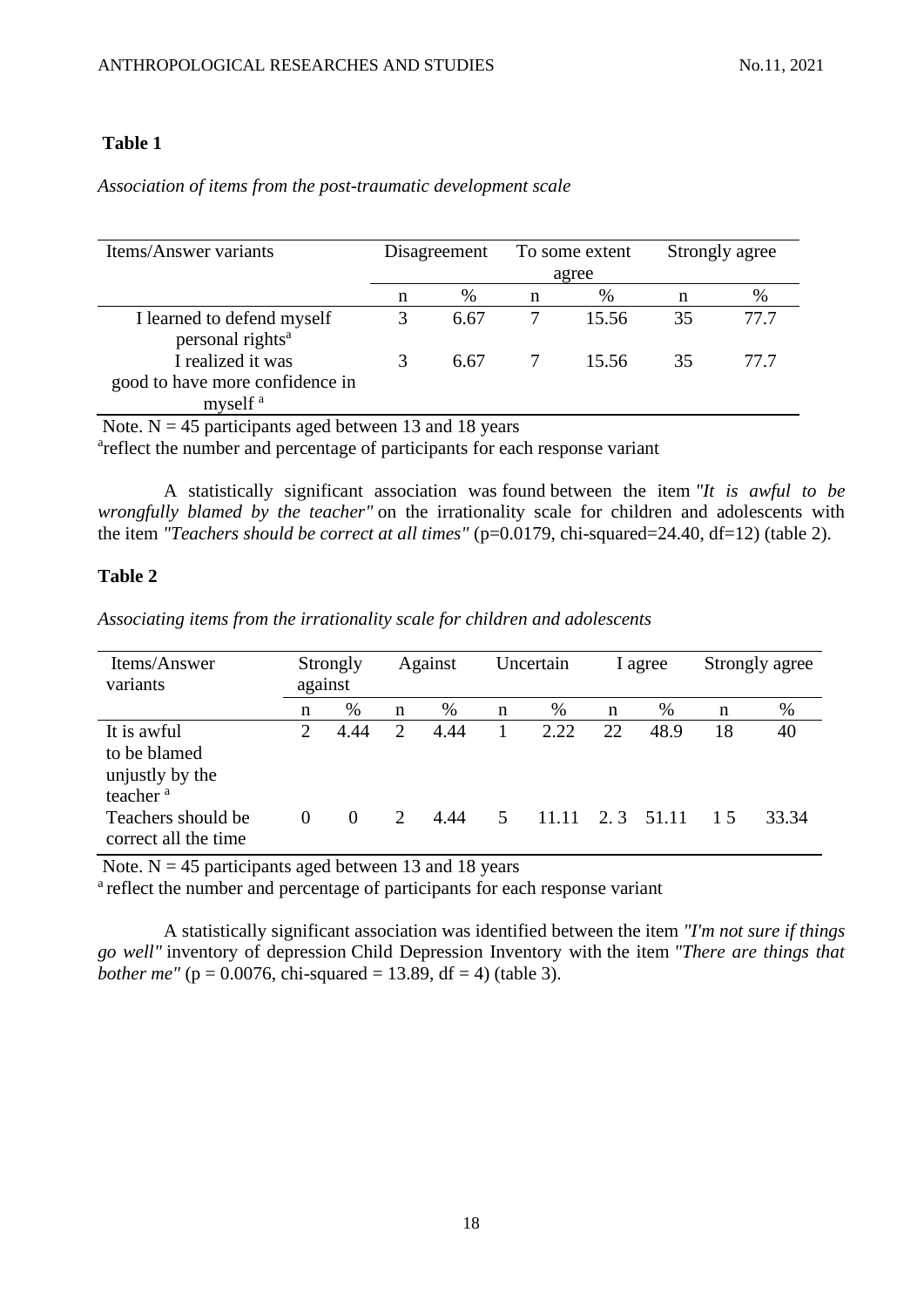#### **Table 3**

*Associating items from the depression inventory*

| Items / Answer variants                      | Always |       | Often |                 | Occasionally |      |
|----------------------------------------------|--------|-------|-------|-----------------|--------------|------|
|                                              |        |       |       | $\mathcal{O}_0$ |              | $\%$ |
| There are things that bother me <sup>a</sup> |        | 60    |       | 28.89           |              |      |
| I'm not sure if things go well <sup>a</sup>  |        | 48.89 |       | 48.89           |              |      |

Note:  $N = 45$  participants aged between 13 and 18 years

<sup>a</sup> reflect the number and percentage of participants for each response variant

Also the regression model has been analyzed the interaction between the dependent variable *"I learned to defend my personal rights"* with the independent variable *"It is awful to be wrongfully blamed by the teacher"* (table 4) and *"There are things that bother me"* (table 5), and the result obtained was statistically significant ( $p < 0.05$ , F-test).

The connection between the variables independently of it and the dependent variable was synthesized by the equations of the straight lines of regression as follows: For any value of the variables *"It is awful to be wrongfully blamed by the teacher"* and *"There are things that bother me"* a value of the variable can be predicted *"I learned to defend my personal rights";* thus for the average level of the variable *"It is awful to be wrongfully blamed by the teacher"* of 9.5345 the value of 3.0611 was obtained. For the variable *"I learned to defend my personal rights",* and for the average level of the variable *"There are things that bother me"* about 4.1782; the value of 0.787 was obtained for the variable *"I learned to defend my personal rights".*

#### **Table 4**

| effect                                                                              | <b>SE</b><br>95% CI<br>Estimated |       |       |       | p    |
|-------------------------------------------------------------------------------------|----------------------------------|-------|-------|-------|------|
|                                                                                     | coefficients                     |       | LL    | UL    |      |
| <b>Fixed effects</b><br>Intercept                                                   | 0.668                            | 0.347 | 0.032 | 1.368 | 0.06 |
| Random<br>effects<br>It is awful to<br>be<br>wrongfully<br>blamed by<br>the teacher | 0.251                            | 0.081 | 0.087 | 0.414 | 0.03 |

*Linear regression- I learned to defend my personal rights*

Note. N = 45,  $SE =$  standard deviation of the coefficient distribution,  $CI =$  confidence interval,  $LL =$ lower limit,  $UL = upper$  limit

The correlation coefficient indicated that 18% of the variability *"I learned to defend my personal rights"* can be explained by the variable *"It is awful to be wrongfully blamed by the teacher"* and that 9% of the variability *"I learned to defend my personal rights"* can be explained through the variable *"There are things that bother me"* (table 5).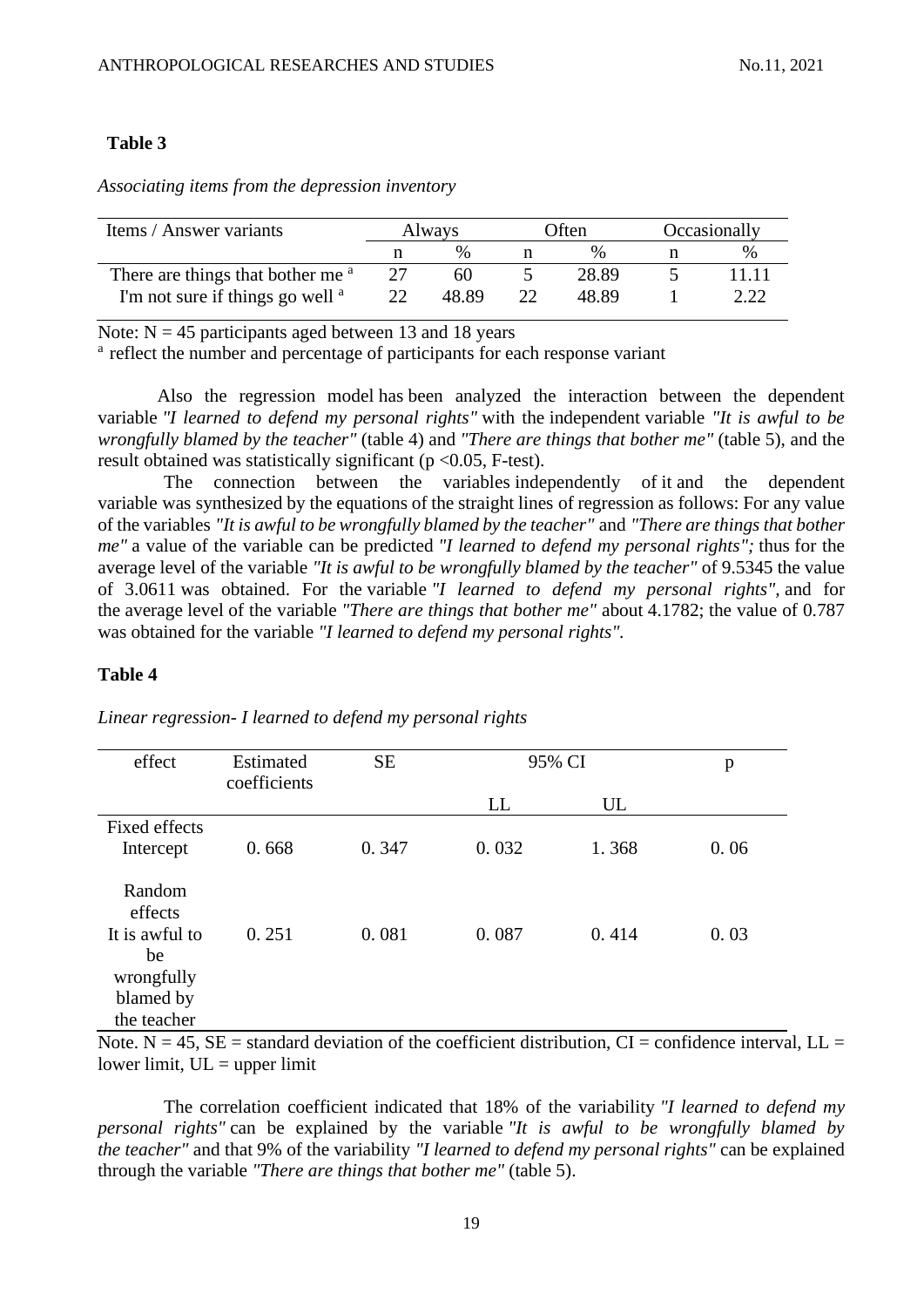### **Table 5**

| effect                                                     | Estimated<br>coefficients | <b>SE</b> | 95% CI  |          | p    |
|------------------------------------------------------------|---------------------------|-----------|---------|----------|------|
|                                                            |                           |           | LL      | UL       |      |
| <b>Fixed effects</b><br>Intercept                          | 1.839                     | 0.105     | 1.626   | 2.052    | 0.00 |
| Random<br>effects<br>There are<br>things that<br>bother me | $-0.252$                  | 0.123     | $-0.50$ | $-0.000$ | 0.04 |

*Linear regression- I learned to defend my personal rights*

Note. N = 45, SE = standard deviation of the coefficient distribution, CI = confidence interval, LL = lower limit,  $UL = upper$  limit

Looking at the words that teenagers diagnosed with cancer want to hear from adults, the following stood out: *you will succeed /I support you / I am with you / I am proud of you / I love you/ thank you/I will be with you/you are right/ well done*. Also the words respondents do not want to hear from adults were: *it is not possible/ You will not succeed / does it still hurt? are you sick?/ wait / that's it / nothing is going well / it could be even worse / you don't know anything / you're not good at anything / you have no ambition / that it will be fine when things are getting worse and worse.*

### **Discussions**

Childhood cancer is a disease that has an impact on the lives of the whole family. Supporting families to cope with these stressful experiences should be a priority during treatment. However, psychological support is sometimes inadequate in hospitals. Families also reported that the support they receive decreases when the child/adolescent completes treatment, a time when family members have few resources to cope with new stressors, adjusting to normal life (Marusak, 2018, para. 4). The fact that patients in the study identified a correlation between self-confidence and personal rights denotes the fact that in the efforts to cure cancer psychological support as standard of care for the whole family, both during and after the treatment, should be supported.

Also the correlation obtained in the study between self-confidence and various things that bother highlighted/ emphasized an uncovered need for psychological support among families of children/adolescents treated for cancer. For example, parents of children/adolescents with cancer face existential, physical, psychological and social struggles. They describe an unstable situation after diagnosis and have focused on protecting the child during treatment. After completing the curative treatment, they face challenges in daily life, as it was before the diagnosis, namely to deal with their own emotional scars and fears related to child cancer (Carlsson, Kukkola, Ljungman, Hove´n, & von Essen, 2019, p. 6).

Moreover, the existence of family dynamics and the natural difference in authority between children and caregivers can complicate the treatment decision-making process. Clinicians need to continually assess the extent to which children are given their own "voice" in the family system, the degree to which children are aware and want to support their caregiver's preferences, and any discrepancies in the amount and type of information provided to both parties since all the factors can significantly influence the outcome of the decision level (Abrams, Muriel, & Wiener, 2016, p. 9).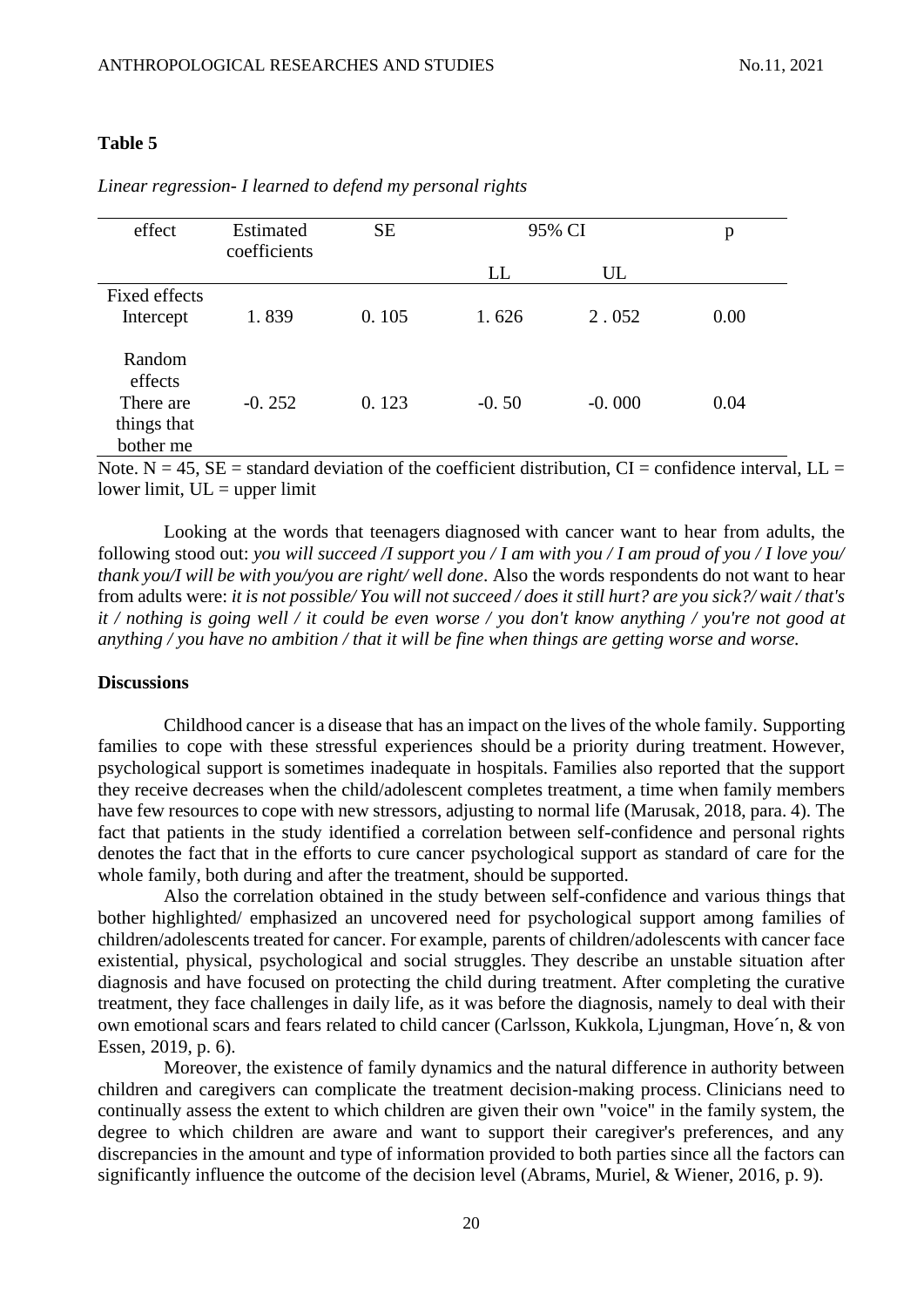The present study was done before the Covid-19 pandemic and highlights elements of stress, another study during the emergency of the Covid-19 pandemic on a diverse population of Romania indicates statistically significant associations between *terrified, destroyed* emotions and the statement *"I have thoughts which I try to avoid"*, between *happy* emotion and utterance *sometimes "I try to keep myself busy just to keep thoughts from taking over my mind",* between *satisfied* emotion and utterance *"I often do various things to distract myself from the thought",* both studies in fact highlighting landmarks for psychologists and not only for efficiency in the psycho-emotional analysis of patients in crisis situations in the intervention stage (Sîrbu, Niță, & Șchiopu, 2020, p. 16).

Soothing approaches, individual and group therapy and how to communicate about the medical activities in which they are involved are important for managing stress in adolescents (Yildizi & Oğuz, 2020, p.81) and living with cancer and the possibility of recurrence requires well-being and psychological resilience to cope with treatment, the effects of disease and uncertainty about the future (Booth, et al., 2018, p. 6).

The individual, family and social vulnerability of adolescents, as well as the individual and family coping skills, are factors related to the mental health of adolescents in times of crisis. Adolescents are often vulnerable, require increased care from caregivers, adaptations to the health system, future research on adolescent psychiatric disorders during pandemics, as such a global situation could be prolonged or repeated (Guessoum et al., 2020, p. 291).

A 2019 study identified three important topics related to the disease experience of adolescents with cancer, namely: "Loss of what I know-that makes me different", "Communication and exchange of information-the need to know" and "The importance of friends, colleagues and relationships" (Drew, Kable & Van der Riet, 2019, p. 492). The results of the 2019 study and those in this article highlight that accessing this information will allow health care providers to provide more appropriate care when these adolescents feel most vulnerable.

Adolescents with cancer experience a continuous and dynamic process of growth and maturity between the intrapersonal, interpersonal and environmental dimensions, and the goal of their health care is to achieve internal integration, positive changes in their environment, a harmonious and balanced existence with the outside world (Eunji & Sharron, 2020, p. 172).

There is a clear need for further research on rehabilitation interventions and care models for children / adolescents with cancer. Incorporating rehabilitation into paediatric cancer care requires an interdisciplinary effort and depends on greater involvement of all health care providers and healthcare professionals, as well as familiarity with the tools and resources that can be used to improve the quality of life in this population (Tanner et al., 2020, p. 14).

## **Conclusions**

Participants in the current research greatly appreciated that the injustice and blame on the part of teachers is particularly disturbing, which indicates that adolescents with cancer have a great need for understanding, adequate communication to avoid stigma and psychological suffering. For them lack of self-confidence, the different things that disturb and the vulnerable situations have indicated the need for support for adaptive operation, and to reduce the effects of chronic stress self-effectiveness and psychological well-being can be developed through specific actions and personalized care. The statistically significant associations in the present study and the results obtained at the three scales used in the survey provide benchmarks for effective communication with adolescents with cancer, possibly also for identifying psycho-emotional needs and stress management.

The results of this study highlighted some important elements of psychological interventions for adolescents with cancer that lead to lower levels of psychological well-being, mood,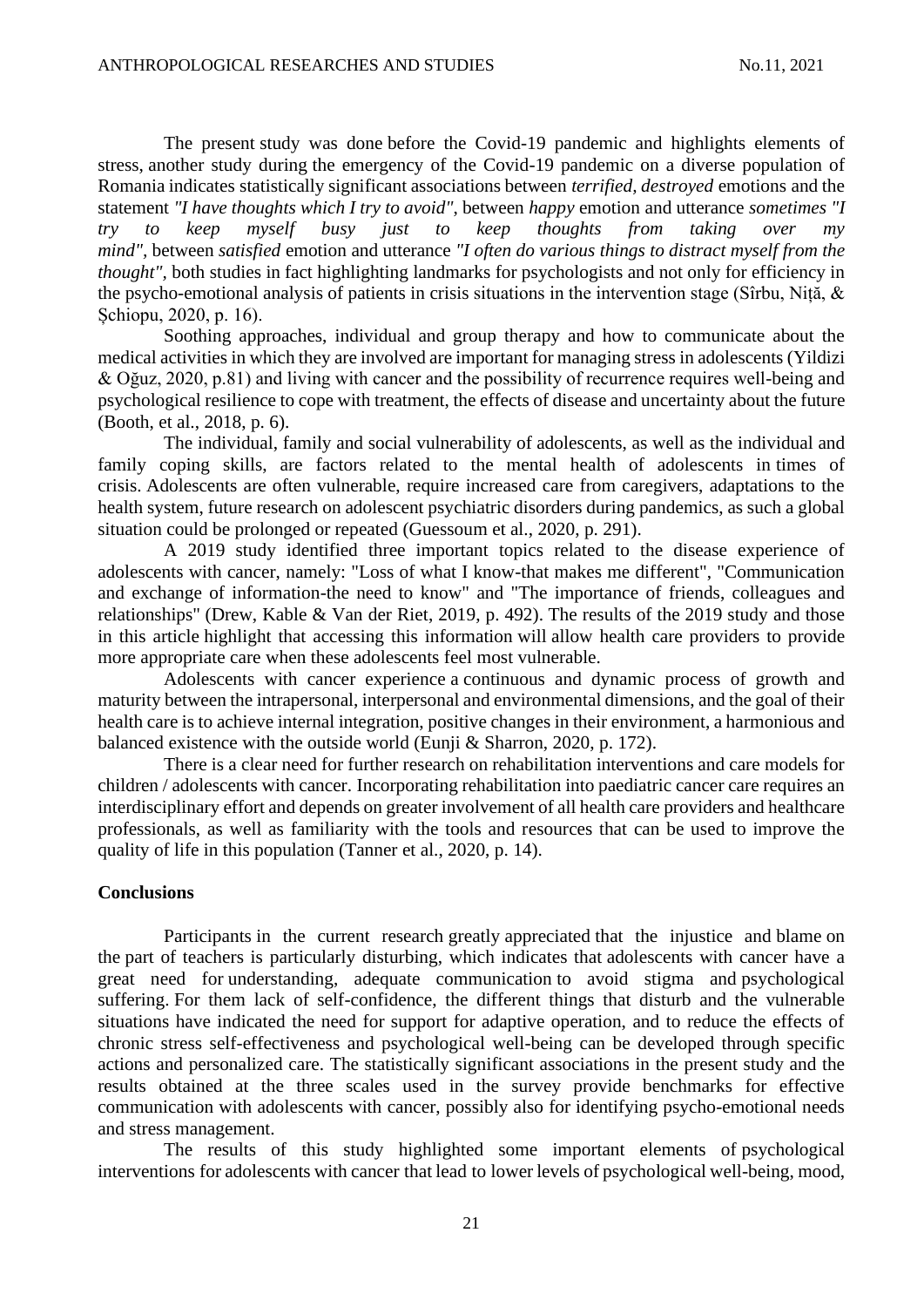liveliness, self-esteem and motor and physical functioning, such as increased anxiety and problematic behaviours.

#### **Acknowledgements**

This study is part of the doctoral research project entitled "The impact of pediatric neoplastic disease on family life", coordinated by PhD. Camelia Mihaela Popa, at the School of Advanced Studies of the Romanian Academy, "Constantin Rădulescu-Motru" Institute of Philosophy and Psychology, Department of Psychology, Romanian Academy, Bucharest, Romania.

#### **References**

- 1. Abrams, A. N., Muriel, A. C., & Wiener, L. (2016). Pediatric Psychosocial Oncology: Textbook for Multidisciplinary Care. *Springer International Publishing* Switzerland. doi 10.1007/978-3-319-21374-3.
- 2. Bernard, M. E., & Cronan, F. (2007). *Scala de iraționalitate pentru copii și adolescenți (adaptat de Trip, S.) În D. David (coordonator) Sistem de evaluare clinică*. *[Scale of irrationality for children and adolescents (adapted by Trip, S.) In D. David (coordinator) Clinical evaluation system].* Cluj-Napoca: RTS
- 3. Booth, S., Ryan, R., Clow, A., Smyth, N., Sharpe, S., & Spathis, A. (2018). Enhancing wellbeing and resilience in people living with cancer. Part 1. *Cancer Nursing Practice*, *17*(5). doi: 10.7748/cnp.2018.e1484.
- 4. Carlsson, T., Kukkola, L., Ljungman, L., Hove´n, E., & von Essen, L. (2019). Psychological distress in parents of children treated for cancer: An explorative study. *PLoS ONE, 14*(6), 0218860. [https://doi.org/10.1371/journal.pone.0218860.](https://doi.org/10.1371/journal.pone.0218860)
- 5. Darcy, L., Enskär, K., & Björk, M. (2019). Young children's experiences of living an everyday life with cancer – A three year interview study. *European Journal of Oncology Nursing*, *39*, 1-9.<https://doi.org/10.1016/j.ejon.2018.12.007>
- 6. Drew, D., Kable, A., & Van der Riet, P. (2019). The adolescent's experience of cancer: An integrative literature review, *Collegian*, *26*(4), 492-501, <https://doi.org/10.1016/j.colegn.2019.01.002>
- 7. Eunji, C., & Sharron, D. L. (2020). Beyond Resilience-A Concept Analysis of Human Flourishing in Adolescents and Young Adults With Cancer. *Advances in Nursing Science*, *43*[\(2\), 172-189.](https://journals.lww.com/advancesinnursingscience/toc/2020/04000) doi: 10.1097/ANS.0000000000000292.
- 8. Guessoum, S. E., Lachal, J., Radjack, R., Carretier, E., Minassian, S., Benoit, L., & Moro, M.R. (2020). Adolescent psychiatric disorders during the COVID-19 pandemic and lockdown. *Psychiatry Research*, *291*, 113264. doi: 10.1016/j.psychres.2020.113264.
- 9. Kovacs, M. (2012). *Inventarul de depresie pentru copii=Children's depression inventory; adaptare în lb. Română: Sîrbu C. și Iliescu D. [Children's depression inventory; adaptation in Romanian: Sîrbu C. and Iliescu D.]*. Cluj-Napoca: Sinapsis Publishing Projects.
- 10. Kreitler, S., Weyl Ben-Arush, M., & Martin, A. (2012). *Pediatric Psycho-oncology Psychosocial Aspects and Clinical Interventions*. John Wiley & Sons, Ltd, The Atrium, Southern Gate.
- 11. Park, C., Cohen, L., & Murch, R. (2007). *Scala de dezvoltare post-traumatică (adaptat de Kallay, E.) În D. David (coordonator). Scale de evaluare clinică*, *[Scale of post-traumatic*